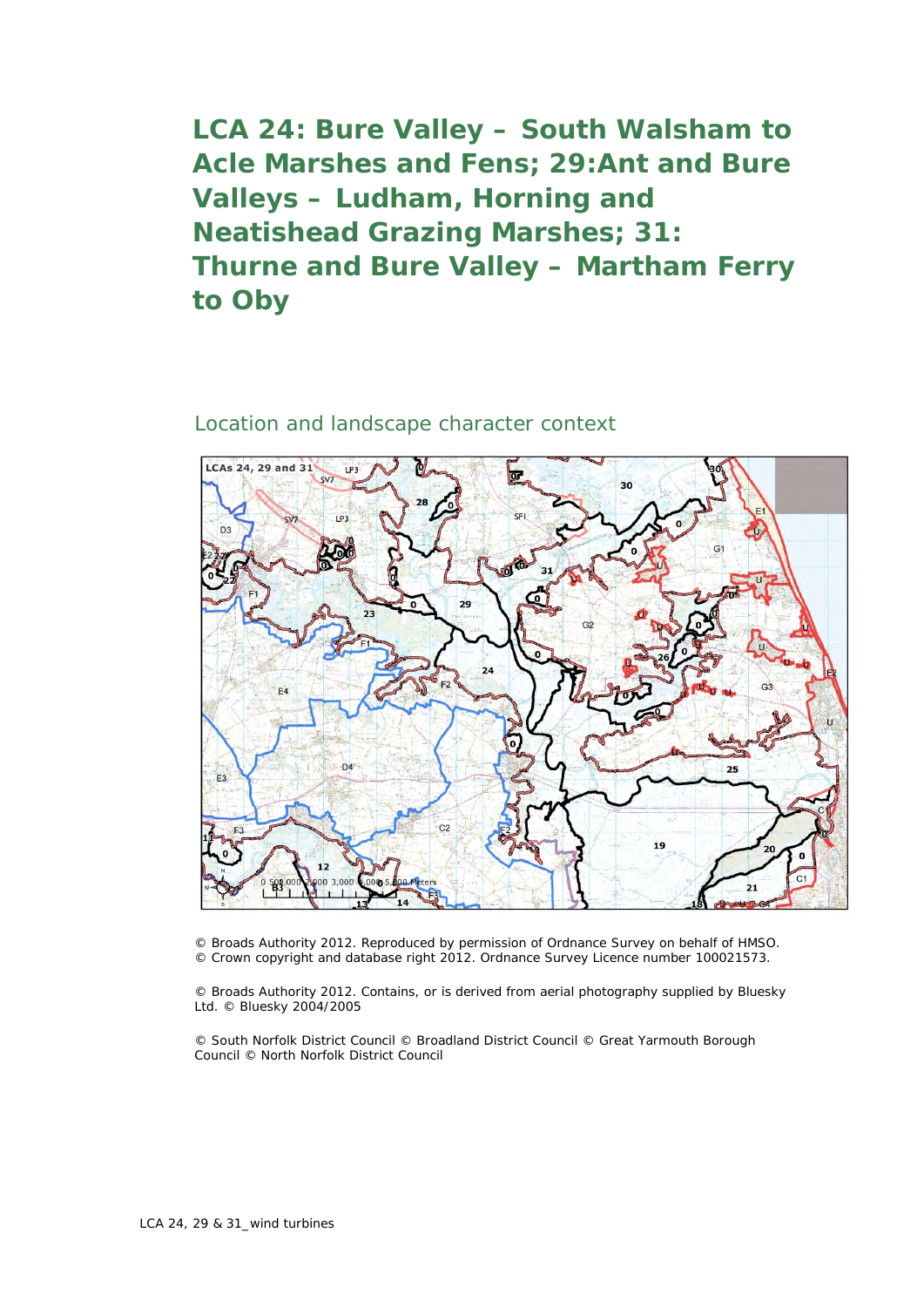## *Landscape Sensitivity Assessment for Wind Turbines*

| Criteria                                 | <b>Lower sensitivity</b>                                                                                                                                                                                                                                                                                                                                                                                                                                                                                                                                                                                                                                                                                                                                                                                                                                                                                                                                                                                                                                                                                                                                                                                                                                |  |                                           |  | <b>Higher sensitivity</b>                                                                                                                                                                                                                                                                                                                                                                                                                                                                                                                                                                                                                                                                                                                                                                                                                                                                                                                                      |
|------------------------------------------|---------------------------------------------------------------------------------------------------------------------------------------------------------------------------------------------------------------------------------------------------------------------------------------------------------------------------------------------------------------------------------------------------------------------------------------------------------------------------------------------------------------------------------------------------------------------------------------------------------------------------------------------------------------------------------------------------------------------------------------------------------------------------------------------------------------------------------------------------------------------------------------------------------------------------------------------------------------------------------------------------------------------------------------------------------------------------------------------------------------------------------------------------------------------------------------------------------------------------------------------------------|--|-------------------------------------------|--|----------------------------------------------------------------------------------------------------------------------------------------------------------------------------------------------------------------------------------------------------------------------------------------------------------------------------------------------------------------------------------------------------------------------------------------------------------------------------------------------------------------------------------------------------------------------------------------------------------------------------------------------------------------------------------------------------------------------------------------------------------------------------------------------------------------------------------------------------------------------------------------------------------------------------------------------------------------|
|                                          |                                                                                                                                                                                                                                                                                                                                                                                                                                                                                                                                                                                                                                                                                                                                                                                                                                                                                                                                                                                                                                                                                                                                                                                                                                                         |  |                                           |  |                                                                                                                                                                                                                                                                                                                                                                                                                                                                                                                                                                                                                                                                                                                                                                                                                                                                                                                                                                |
| 1.Scenic and<br>special qualities        | The three character areas in this cluster all display special landscape<br>qualities which would be sensitive to wind turbines. For example area 24 is<br>defined by a wide open landscape of big skies, as is area 29, and this<br>character would potentially be affected by introduction of wind turbines. All<br>three areas have a sense of tranquillity, which turbines would affect through<br>visual, movement and aural intrusion. The fact that all three areas afford<br>riverine access and are well used by recreational boating traffic also<br>indicates a degree of sensitivity due to the interest users have in their<br>landscape. Furthermore, all three character areas represent aspects of the<br>local character referred to in the special qualities of the Broads, through the<br>presence of windmills. These are particularly prominent within area 29,<br>with the ruins of the oldest windmill on the Broads at St Benet's Abbey.<br>Given the above, the character areas have a high sensitivity to wind<br>turbines with regard to special qualities.                                                                                                                                                                   |  |                                           |  |                                                                                                                                                                                                                                                                                                                                                                                                                                                                                                                                                                                                                                                                                                                                                                                                                                                                                                                                                                |
|                                          |                                                                                                                                                                                                                                                                                                                                                                                                                                                                                                                                                                                                                                                                                                                                                                                                                                                                                                                                                                                                                                                                                                                                                                                                                                                         |  |                                           |  |                                                                                                                                                                                                                                                                                                                                                                                                                                                                                                                                                                                                                                                                                                                                                                                                                                                                                                                                                                |
| 2. Enclosure and<br>scale                | All three areas are for the most part defined by open, low lying and largely<br>flat marshland landscapes. Although areas 24 and 31 are cut by an<br>intricate network of dykes, this is not readily perceived in term of scale.<br>However in areas 24 and 31, sensitivity to turbines is increased by more<br>intimate scale, contained landscapes created by valley side carr woodlands,<br>such as around Upton Broad (area 24), and particularly in area 31 with<br>more wooded, intimate scale tributaries such as Womack Water. Turbines<br>would impact on the coherence of such landscape patterns. Within area 29,<br>localised enclosure is created by landform variation such as the low ridge on<br>which St Benet's Abbey and causeway are sited. Human scale elements are<br>introduced by the presence of windmills in all three areas, particularly in<br>area 29, and by small scale riverside settlement such as that associated<br>with the medieval bridge and staithe at Potter Heigham (area 31). Also by<br>the seasonal presence of sailing craft on the Rivers Bure, Thurne and Ant.<br>The presence of such human scale elements increase the sensitivity to<br>turbines of this group of character areas, to moderate-high. |  |                                           |  |                                                                                                                                                                                                                                                                                                                                                                                                                                                                                                                                                                                                                                                                                                                                                                                                                                                                                                                                                                |
|                                          |                                                                                                                                                                                                                                                                                                                                                                                                                                                                                                                                                                                                                                                                                                                                                                                                                                                                                                                                                                                                                                                                                                                                                                                                                                                         |  |                                           |  |                                                                                                                                                                                                                                                                                                                                                                                                                                                                                                                                                                                                                                                                                                                                                                                                                                                                                                                                                                |
| 3.Landscape and<br>land cover<br>pattern |                                                                                                                                                                                                                                                                                                                                                                                                                                                                                                                                                                                                                                                                                                                                                                                                                                                                                                                                                                                                                                                                                                                                                                                                                                                         |  | turbines is moderate-high in these terms. |  | These three character areas for the most part have a simple character due<br>to the presence of open marshland, although much local variation in pattern<br>is evident. This is due to the mosaic of carr woodland and broads at Upton<br>Broad in the southern part of area 24, the subtlety of the dyke pattern and<br>reeded river edges to all three areas, and the woodland fringed tributaries<br>and fens (Womack Water/Horse Fen) in area 31. These areas of woodland<br>landscape would be highly sensitive to wind turbines due to the potential<br>effect they would have on their cohesiveness, although these are variations<br>in a landscape of otherwise relatively simple pattern. However, the<br>presence of human scale elements such as windmills and, seasonally, of<br>recreational sailing boats using the rivers, are also sensitive elements of the<br>landscape pattern. As such, overall sensitivity of this area grouping to wind |
|                                          |                                                                                                                                                                                                                                                                                                                                                                                                                                                                                                                                                                                                                                                                                                                                                                                                                                                                                                                                                                                                                                                                                                                                                                                                                                                         |  |                                           |  |                                                                                                                                                                                                                                                                                                                                                                                                                                                                                                                                                                                                                                                                                                                                                                                                                                                                                                                                                                |
| 4.Skylines                               |                                                                                                                                                                                                                                                                                                                                                                                                                                                                                                                                                                                                                                                                                                                                                                                                                                                                                                                                                                                                                                                                                                                                                                                                                                                         |  |                                           |  | Skylines have a largely simple undeveloped character (which would be<br>sensitive to turbines), with the exception of settlement edges to the south<br>of area 24 (including larger buildings at Upton), and the Somerton<br>Windfarm and industrial buildings visible at Acle, to the north and south<br>respectively of area 29. Also visual intrusions associated with the A47<br>flyover and adjoining modern development around Potter Heigham, in the<br>northern part of area 31. Many skylines are otherwise of largely flat<br>character across the marshes with occasional bands of carr woodland (e.g.<br>the southern edge of area 24 and the valley fingers in the western part of                                                                                                                                                                                                                                                                |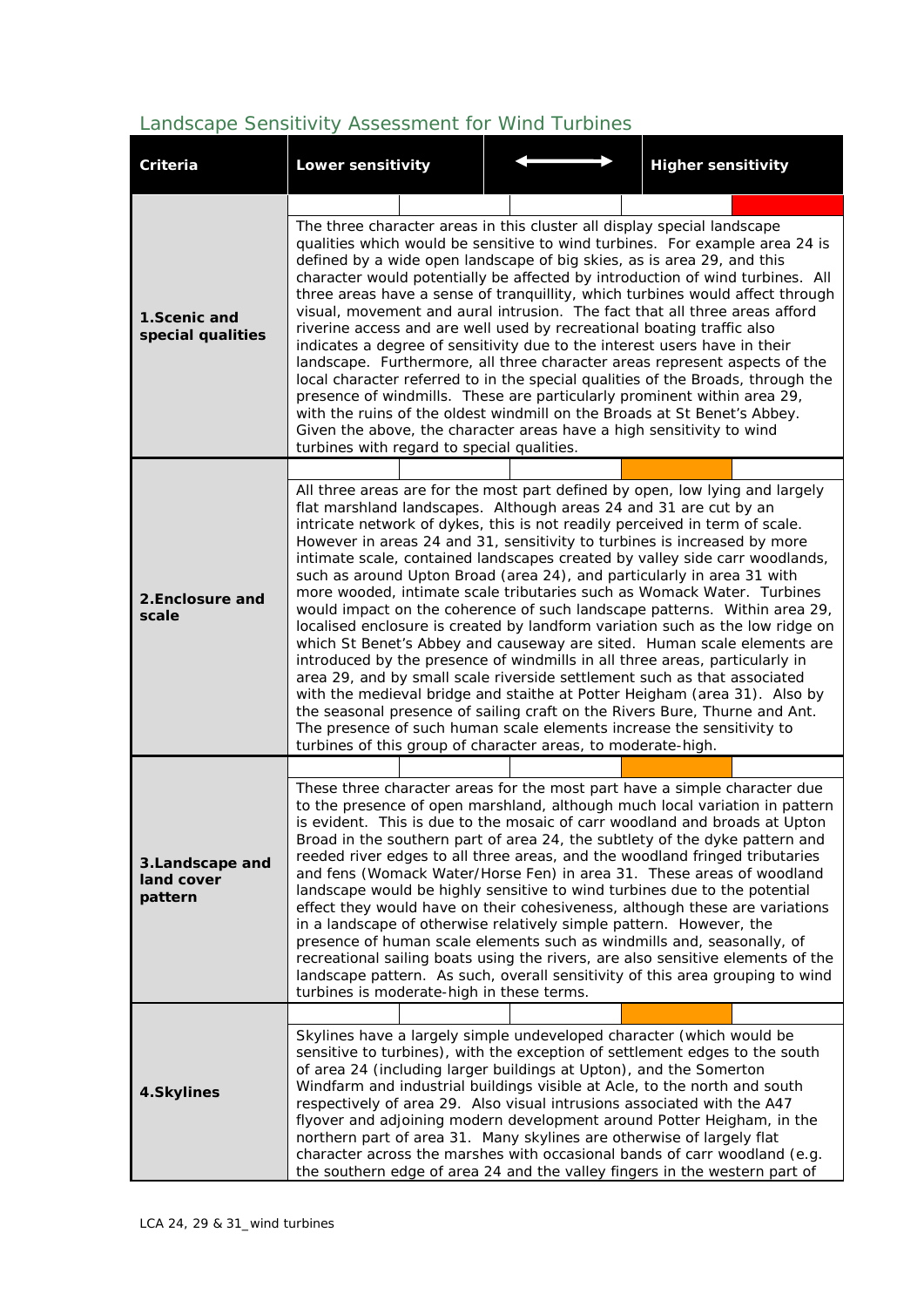|                                                                                                 | area 31 (Womack Water/Horse Fen). Punctuation by traditional Broads<br>vernacular features such as windpumps is a characteristic of skylines in all<br>three areas, which increases skyline sensitivity. This is particularly the case<br>from the St Benets Levels (area 29) where the skyline is partly formed by<br>distinctive historic structures such as the ruins of St Benet's Abbey. Allied<br>to the predominantly undeveloped skyline character, these are sensitive to<br>wind turbine development, although sensitivity is locally reduced by<br>occasional modern skyline development described above, resulting in an<br>overall moderate-high sensitivity to wind turbines for these areas, in skyline<br>terms.                                                                                                                                                                                                                                                                                                                                  |  |  |  |  |
|-------------------------------------------------------------------------------------------------|-------------------------------------------------------------------------------------------------------------------------------------------------------------------------------------------------------------------------------------------------------------------------------------------------------------------------------------------------------------------------------------------------------------------------------------------------------------------------------------------------------------------------------------------------------------------------------------------------------------------------------------------------------------------------------------------------------------------------------------------------------------------------------------------------------------------------------------------------------------------------------------------------------------------------------------------------------------------------------------------------------------------------------------------------------------------|--|--|--|--|
|                                                                                                 | The tranquil character created in these areas by expansive, open and                                                                                                                                                                                                                                                                                                                                                                                                                                                                                                                                                                                                                                                                                                                                                                                                                                                                                                                                                                                              |  |  |  |  |
| 5. Perception and<br>experience of the<br>landscape                                             | predominantly undeveloped marshland, and by wooded broads such as<br>Upton Broad and wooded fens at Horse Fen would be highly sensitive to<br>wind turbines, due to the potential changes they would create in terms of<br>landscape perception. Localised intrusions such as larger buildings outside<br>the Executive Area in Upton and which form part of the southern skyline to<br>area 24, and the Somerton Windfarm which is intervisible with area 29,<br>locally reduce sensitivity to turbines, although this is judged moderate-high<br>overall for these three character areas in perceptual terms.                                                                                                                                                                                                                                                                                                                                                                                                                                                   |  |  |  |  |
|                                                                                                 |                                                                                                                                                                                                                                                                                                                                                                                                                                                                                                                                                                                                                                                                                                                                                                                                                                                                                                                                                                                                                                                                   |  |  |  |  |
| 6.Historic<br>landscape<br>character                                                            | The small scale early enclosures $(17th$ century and later) created by the<br>network of boundary dykes within all three areas and particularly areas 24<br>and 29 would be sensitive to turbines due to their potential effect on the<br>coherence of this landscape pattern. Also sensitive are areas of carr<br>woodland and small scale wooded broads such as in area 24 (Upton Broad),<br>for the same reasons. Area 29 possesses some notable scheduled historic<br>archaeological resources which are visually prominent and whose visual and<br>cultural setting would be sensitive to turbines e.g. St Benet's Abbey. This<br>and associated drainage mill, plus other wind pumps in all three areas,<br>increase landscape sensitivity in historic terms. Within area 31, remnant<br>medieval landscapes such as Womack Water (former medieval broad) would<br>also be sensitive due to cohesiveness of the landscape pattern. Given the<br>above, this area grouping has a high sensitivity to wind turbines in historic<br>landscape character terms. |  |  |  |  |
|                                                                                                 |                                                                                                                                                                                                                                                                                                                                                                                                                                                                                                                                                                                                                                                                                                                                                                                                                                                                                                                                                                                                                                                                   |  |  |  |  |
| 7. Visual<br>sensitivities and<br>intervisibility<br>with areas<br>outside the<br><b>Broads</b> | The areas of open marshland character and the level of intervisibility with<br>adjacent landscapes to the north and south of area 24 and in area 29<br>(views to farmland within Great Yarmouth Borough to the north, including<br>intervisibility with Somerton Windfarm, and, specific to area 24, views to<br>the farmland within Broadland District) would be highly sensitive to wind<br>turbines due to the potential extent of their visual influence. Intervisibility<br>is less in area 31 (the western part of the area in particular) due to the<br>intermittent blocks of carr woodland to the area's boundaries (including the<br>valley tributaries at Womack Water). However, the more open landscape<br>and visual character to the east creates greater intervisibility with adjacent<br>landscapes in Great Yarmouth Borough and North Norfolk District, and<br>therefore high sensitivity to wind turbines in visual terms.                                                                                                                    |  |  |  |  |
|                                                                                                 |                                                                                                                                                                                                                                                                                                                                                                                                                                                                                                                                                                                                                                                                                                                                                                                                                                                                                                                                                                                                                                                                   |  |  |  |  |
| <b>Discussion on</b><br>landscape<br>sensitivity                                                | Overall, this area cluster has a high landscape sensitivity to wind turbine<br>development. This is due to the representation of sensitive special qualities<br>such as the sense of tranquillity, the wide open landscape and big skies and<br>the local character imparted by features such as drainage mills. Other<br>elements which contribute to this sensitivity rating are directly linked to the<br>special qualities, such as the mostly undeveloped skylines which contribute<br>to the simplicity of the landscape and 'big skies' character. Other factors<br>influencing the judgement include the level of intervisibility which all three<br>areas have with adjacent districts' landscapes beyond the Executive Area,<br>and the cultural pattern. For example in area 29, features such as St<br>Benet's Abbey ruins are significant, as are the wind pumps which locally                                                                                                                                                                       |  |  |  |  |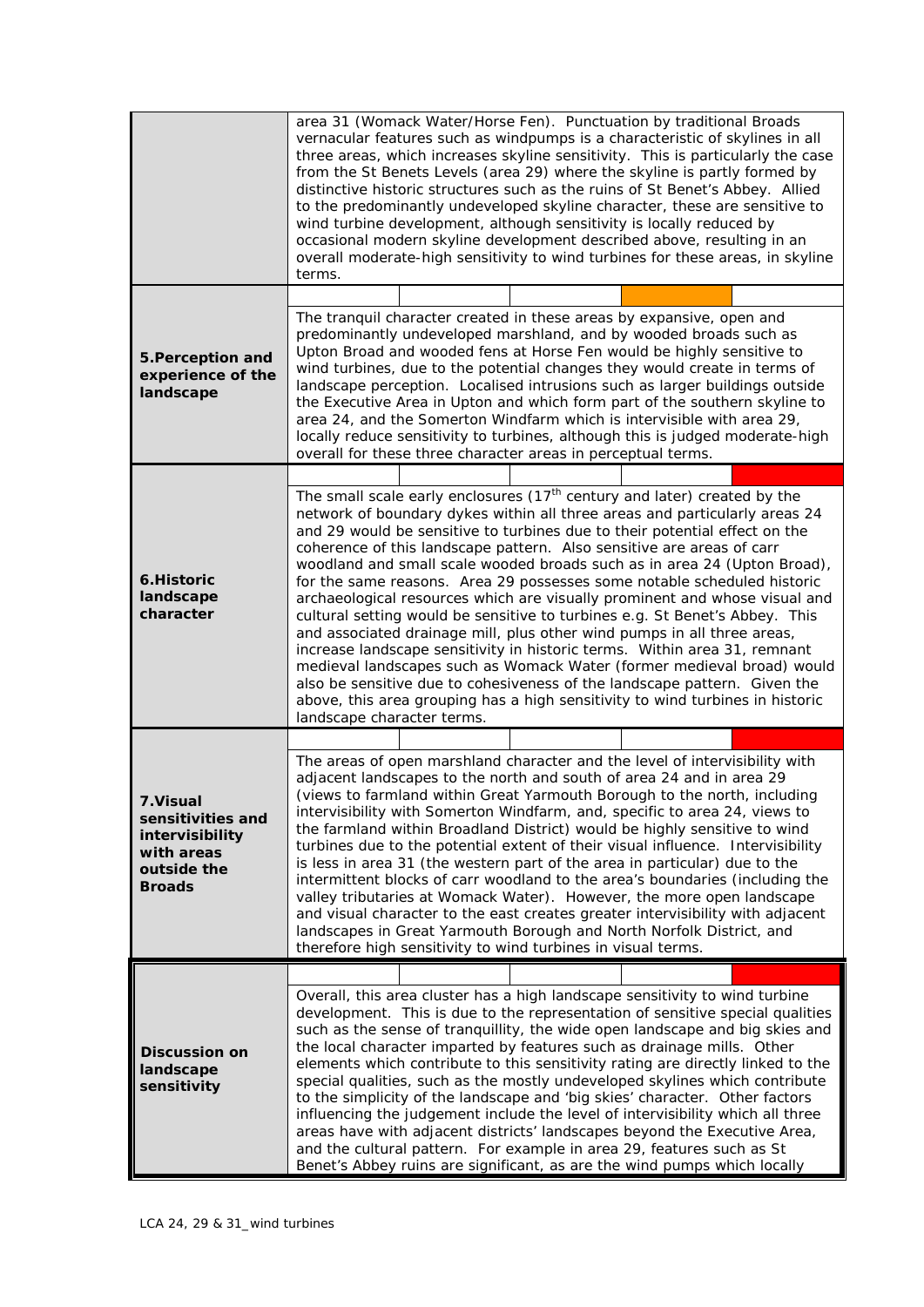|                                                | punctuate the skylines of all three areas. Other aspects of cultural pattern<br>relate to landscape pattern more generally and would also have a high<br>sensitivity due to the potential effect of turbines on their coherence, for<br>example small rectilinear dyke patterns and early enclosures or small<br>wooded broads such as Upton Broad within area 24, or Womack Water and<br>Horse Fen in area 29.<br>This judgement also applies to large infrastructure for off shore wind farm<br>schemes, such as pylons.                                                                                                                             |       |                                                                                                                                                                                                                                     |       |  |
|------------------------------------------------|--------------------------------------------------------------------------------------------------------------------------------------------------------------------------------------------------------------------------------------------------------------------------------------------------------------------------------------------------------------------------------------------------------------------------------------------------------------------------------------------------------------------------------------------------------------------------------------------------------------------------------------------------------|-------|-------------------------------------------------------------------------------------------------------------------------------------------------------------------------------------------------------------------------------------|-------|--|
|                                                | Land within the character areas                                                                                                                                                                                                                                                                                                                                                                                                                                                                                                                                                                                                                        |       | Land outside the Executive Area                                                                                                                                                                                                     |       |  |
|                                                | Small (0-20m)                                                                                                                                                                                                                                                                                                                                                                                                                                                                                                                                                                                                                                          | $M-H$ | Small (0-20m)                                                                                                                                                                                                                       | $M-H$ |  |
|                                                | Medium (20-50m)                                                                                                                                                                                                                                                                                                                                                                                                                                                                                                                                                                                                                                        | н     | Medium (20-50m)                                                                                                                                                                                                                     | $M-H$ |  |
|                                                | Large (50-70m)                                                                                                                                                                                                                                                                                                                                                                                                                                                                                                                                                                                                                                         | н     | Large (50-70m)                                                                                                                                                                                                                      | н     |  |
|                                                | Very large (70m+)                                                                                                                                                                                                                                                                                                                                                                                                                                                                                                                                                                                                                                      | н     | Very large (70m+)                                                                                                                                                                                                                   | н     |  |
|                                                | Commentary:<br>This landscape character area grouping would have a slightly lower<br>(moderate-high) landscape sensitivity to turbines at the smallest end of the<br>typology scale (up to 20m to tip). This is due to the fact that such turbines<br>are closer in scale to skyline elements such as wind pumps, although much<br>would depend on siting. However, for all other larger turbine typologies,<br>landscape sensitivity judgements are high, due to the reasons outlined in<br>the sensitivity profile and overall landscape sensitivity judgement to<br>turbines in general, outlined above.                                            |       |                                                                                                                                                                                                                                     |       |  |
|                                                | Landscapes outside the Executive Area                                                                                                                                                                                                                                                                                                                                                                                                                                                                                                                                                                                                                  |       |                                                                                                                                                                                                                                     |       |  |
|                                                | Relevant character areas and sensitivities are:                                                                                                                                                                                                                                                                                                                                                                                                                                                                                                                                                                                                        |       |                                                                                                                                                                                                                                     |       |  |
| Sensitivity to<br>different turbine<br>heights | <b>Great Yarmouth District:</b><br>GI East Flegg Settled Farmland: Fieldwork confirmed that the wooded<br>landscape of the Broads, notably the carr woodlands at Ormesby Broad,<br>form a prominent backdrop which contains views.<br>G2 West Flegg Settled Farmland: Small scale field pattern persists around<br>villages and on the edges of the Broads where woodland and areas of<br>parkland occur. Site work also confirmed views across the lowland wetlands<br>of the Broads.<br>G3 Ormesby and Filby Settled Farmland: Fieldwork confirmed the area<br>shares similar characteristics but views from the Broads are filtered by<br>woodland. |       |                                                                                                                                                                                                                                     |       |  |
|                                                | <b>Broadland District:</b><br>C2 Freethorpe Plateau Farmland: Fieldwork confirmed partial views over<br>descending wooded slopes to the Broads, and associated strong but low<br>horizon.<br>D4: Blofield Tributary Farmland: the rising farmland forming the valley side<br>is visually sensitive.<br>F2 South Walsham to Reedham: Horizons wooded in places, but some areas<br>facilitate views over adjacent broads, lowland rivers and marshes.                                                                                                                                                                                                    |       |                                                                                                                                                                                                                                     |       |  |
|                                                | North Norfolk:<br>SF1 Stalham, Ludham and Potter Heigham: The sense of enclosure is<br>increased by the woodland fringe of adjoining broads.                                                                                                                                                                                                                                                                                                                                                                                                                                                                                                           |       |                                                                                                                                                                                                                                     |       |  |
|                                                |                                                                                                                                                                                                                                                                                                                                                                                                                                                                                                                                                                                                                                                        |       | Fieldwork confirms that the intervisibility with adjacent areas means that<br>larger turbines would appear more dominant in relation to the Broads,<br>resulting in high landscape sensitivity. Landscape sensitivity is lowest for |       |  |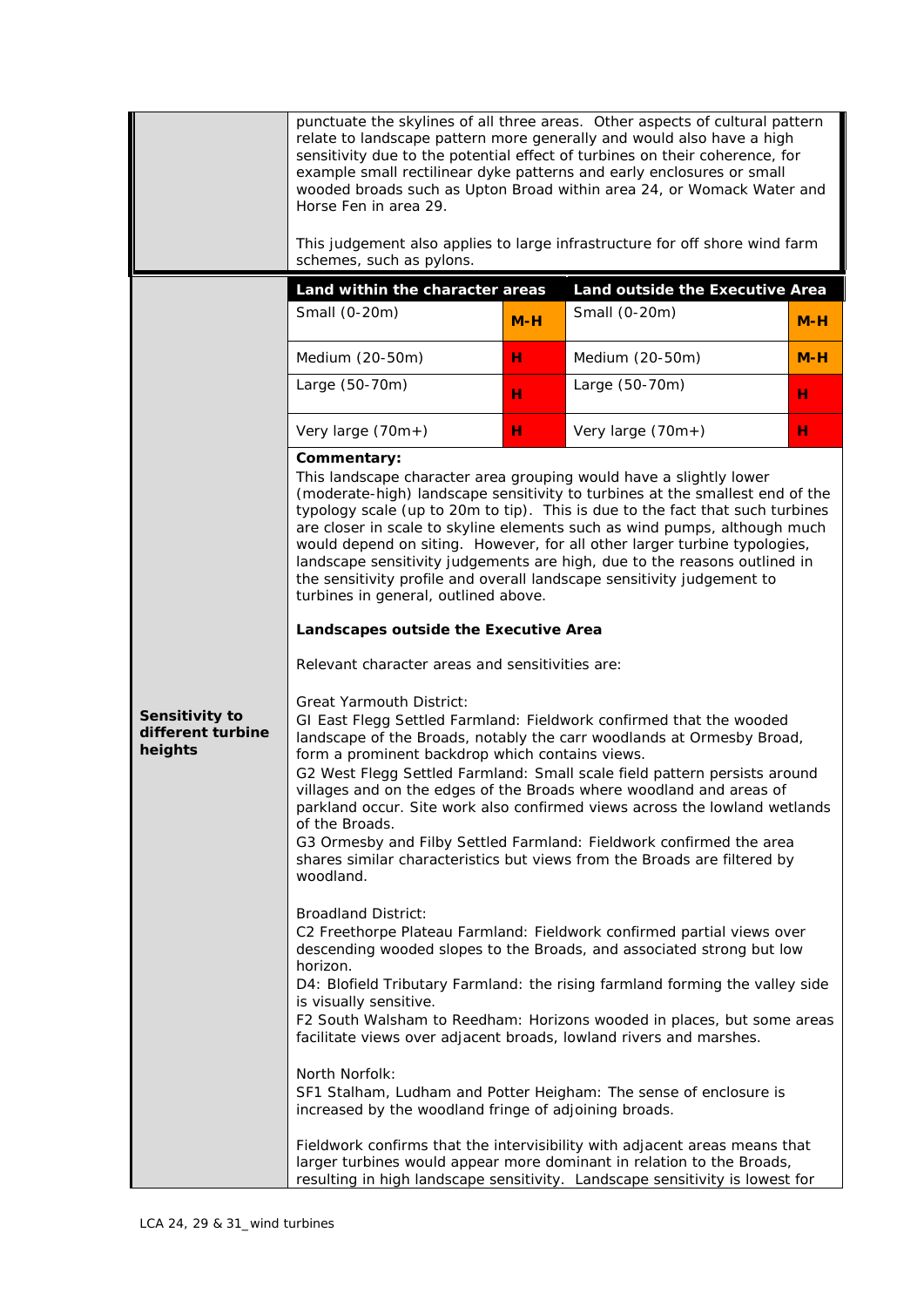|                                                    | sensitivities are high due to visual prominence issues.                                                                                                                                                                                                                                                                                                                                                                          |       | small and medium scale turbines, as turbines below 50 metres to tip height<br>would have less effect on landscape character and perceptual aspects within<br>the Broads, due to closer relationship to existing landscape scale elements.<br>However, much would depend on siting in relation to the Broads and areas<br>of intervisibility noted for the Broads at criterion 7 above. Otherwise                                                                                                                                                                                                                                                                                                                                                                                                                                                                                                                                                                                                                                                                                                                                                                                   |       |
|----------------------------------------------------|----------------------------------------------------------------------------------------------------------------------------------------------------------------------------------------------------------------------------------------------------------------------------------------------------------------------------------------------------------------------------------------------------------------------------------|-------|------------------------------------------------------------------------------------------------------------------------------------------------------------------------------------------------------------------------------------------------------------------------------------------------------------------------------------------------------------------------------------------------------------------------------------------------------------------------------------------------------------------------------------------------------------------------------------------------------------------------------------------------------------------------------------------------------------------------------------------------------------------------------------------------------------------------------------------------------------------------------------------------------------------------------------------------------------------------------------------------------------------------------------------------------------------------------------------------------------------------------------------------------------------------------------|-------|
|                                                    | Land within the character areas                                                                                                                                                                                                                                                                                                                                                                                                  |       | Land outside the Executive Area                                                                                                                                                                                                                                                                                                                                                                                                                                                                                                                                                                                                                                                                                                                                                                                                                                                                                                                                                                                                                                                                                                                                                    |       |
| <b>Commentary on</b><br>different cluster<br>sizes | Single turbine                                                                                                                                                                                                                                                                                                                                                                                                                   | $M-H$ | Single turbine                                                                                                                                                                                                                                                                                                                                                                                                                                                                                                                                                                                                                                                                                                                                                                                                                                                                                                                                                                                                                                                                                                                                                                     | $M-H$ |
| Single turbine                                     | <5 turbines                                                                                                                                                                                                                                                                                                                                                                                                                      | н     | <5 turbines                                                                                                                                                                                                                                                                                                                                                                                                                                                                                                                                                                                                                                                                                                                                                                                                                                                                                                                                                                                                                                                                                                                                                                        | $M-H$ |
| <b>Small clusters</b><br>( <sub>5</sub> turbins)   | 6-10 turbines                                                                                                                                                                                                                                                                                                                                                                                                                    | н     | 6-10 turbines                                                                                                                                                                                                                                                                                                                                                                                                                                                                                                                                                                                                                                                                                                                                                                                                                                                                                                                                                                                                                                                                                                                                                                      | н     |
| <b>Medium (6-10)</b><br>Large (11-25)              | 11-25 turbines                                                                                                                                                                                                                                                                                                                                                                                                                   | н     | 11-25 turbines                                                                                                                                                                                                                                                                                                                                                                                                                                                                                                                                                                                                                                                                                                                                                                                                                                                                                                                                                                                                                                                                                                                                                                     | н     |
| Very large (>26)                                   | >26 turbines                                                                                                                                                                                                                                                                                                                                                                                                                     | н     | >26 turbines                                                                                                                                                                                                                                                                                                                                                                                                                                                                                                                                                                                                                                                                                                                                                                                                                                                                                                                                                                                                                                                                                                                                                                       | н     |
|                                                    | Commentary:<br>other vertical elements.<br>Landscapes outside the Executive Area<br>Relevant character areas and key landscape sensitivities are:<br>Great Yarmouth Borough:<br>which contains views in that direction.<br>Broads.<br><b>Broadland District:</b><br>slopes to the Broads, and associated strong but low horizon.<br>is visually sensitive.<br>facilitate views over adjacent broads, lowland rivers and marshes. |       | Within this character area grouping, the landscape would have moderate-<br>high sensitivity to single turbines, as, subject to siting, these could impact<br>less on simple, undeveloped skylines or create les visual confusion with<br>All the larger turbine clusters would create potential for skyline clutter and<br>dominance and accordingly the sensitivity of the landscape to these is high.<br>GI East Flegg Settled Farmland: The wooded landscape of the Broads,<br>notably the carr woodlands at Ormesby Broad, forms a prominent backdrop<br>G2 West Flegg Settled Farmland: Small scale field pattern persists around<br>villages and on the edges of the Broads where woodland and areas of<br>parkland occur. Also evident are views across the lowland wetlands of the<br>G3 Ormesby and Filby Settled Farmland: Shares similar characteristics with<br>the area but views from the Broads are however filtered by woodland.<br>C2 Freethorpe Plateau Farmland: Partial views over descending wooded<br>D4: Blofield Tributary Farmland: the rising farmland forming the valley side<br>F2 South Walsham to Reedham: Horizons wooded in places, but some areas |       |